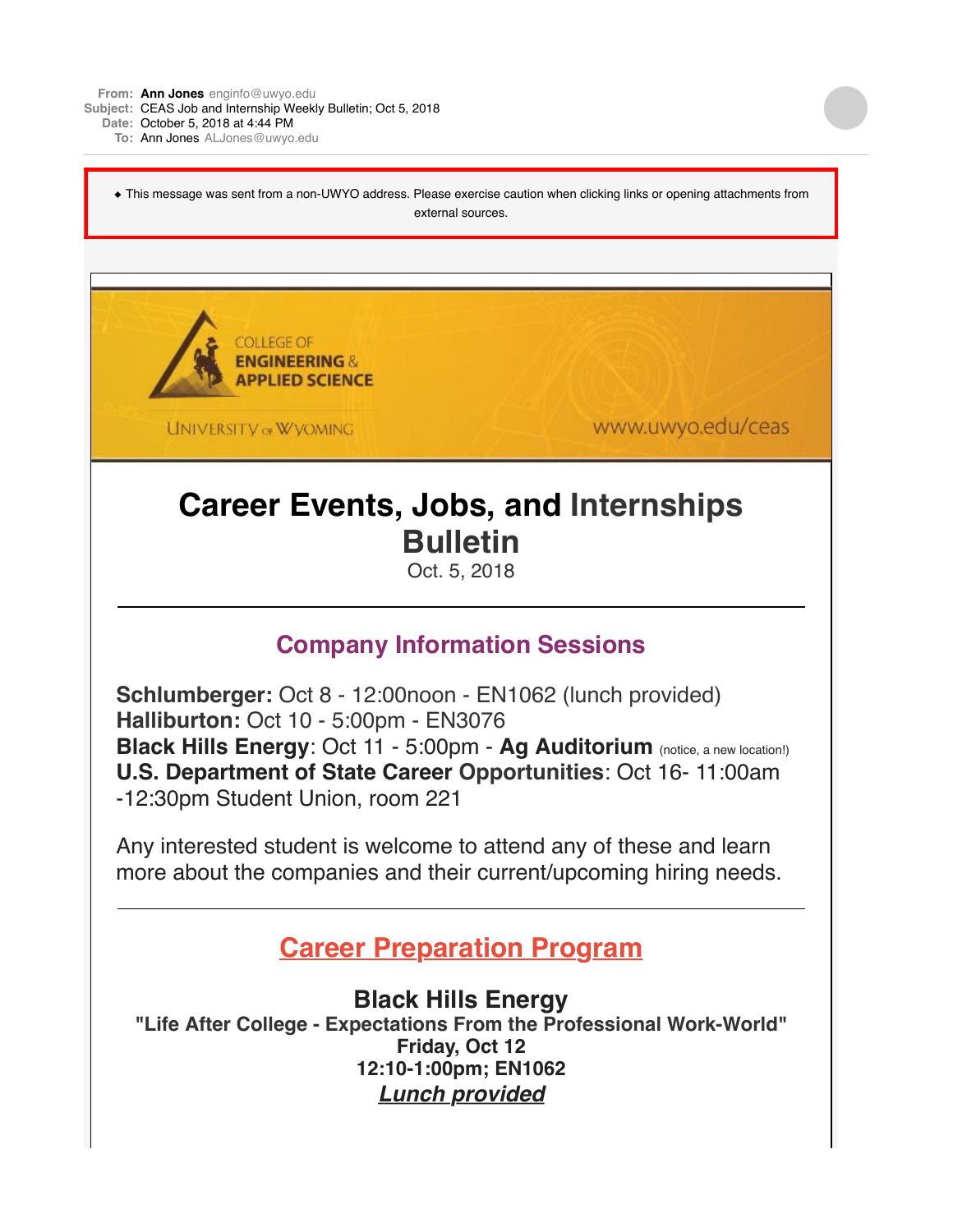## **\*\*\*\*\*\* Application date EXTENDED \*\*\*\*\*\* Student Career TREK Live Local Work Local (LLWL) - Central Wyoming** Nov 4-6, 2018

#### **LLWL Student Career TREK**

- **Where**: Thermopolis and Riverton WY
- **What**: An opportunity for UW students to participate in company site visits, meet with industry leaders, and network with UW alums
- **All expenses paid**
- **Excused absence from classes**

For engineering/computer science students who attend, here are companies being considered for site visits:

**\*Oilfield/Energy:** McCumber Well Service, Merit Energy, Champion, Devon, Aetheon, Conoco Phillips

**\*Engineering/Technology:** Pertech, Brunton, Legacy, Hi Mountain, Proform, ChemTrade, Gores & Associates, Inberg Miller, Apex

**\*Construction:** Ad Martin Truss, Job Corp

**Application Deadline EXTENDED to Oct 8, by 5:00pm** - submit a written essay/application to include basic information: Name, W#, Email Address, Hometown, Major, GPA, Year in College or # of academic hours completed, Phone #. As a guide, the short essay could include information on the following topics:

- 1. Any research or campus activities in which you are involved, any academic and/or career goals, and any interests in living/working in Wyoming.
- 2. Any past participation in a study abroad program, attendance at conferences, or any other travel experiences outside of your home state/country.
- 3. Send the essay via email to [jnein@uwyo.edu](mailto:jnein@uwyo.edu) or [jcc@uwyo.edu](mailto:jcc@uwyo.edu).
- 4. More complete information can be found on *Handshake*, at the "Events" area

#### **Internships/Jobs received via email this week (apply as directed in each notice)**

#### **State of Wyoming, Water Development Office: Engineer Project Manager – Cheyenne, WY**

BS degree, typically in the Sciences: preference will be given to applicants with civil engineering or agricultural engineering degree, who are currently licensed or are eligible for licensure as a Professional Engineer in the State of Wyoming. The Wyoming Water Development Office (WWDO) provides financial assistance to public entities for irrigation system and municipal water supply projects within Wyoming. The office is currently seeking a full-time employee. This position is responsible for administering water construction projects for the WWDO. General responsibilities include reviewing and providing comments on engineering planning studies, engineer prepared construction bidding documents, engineer construction cost estimates and owner-engineer agreements. This position oversees the State's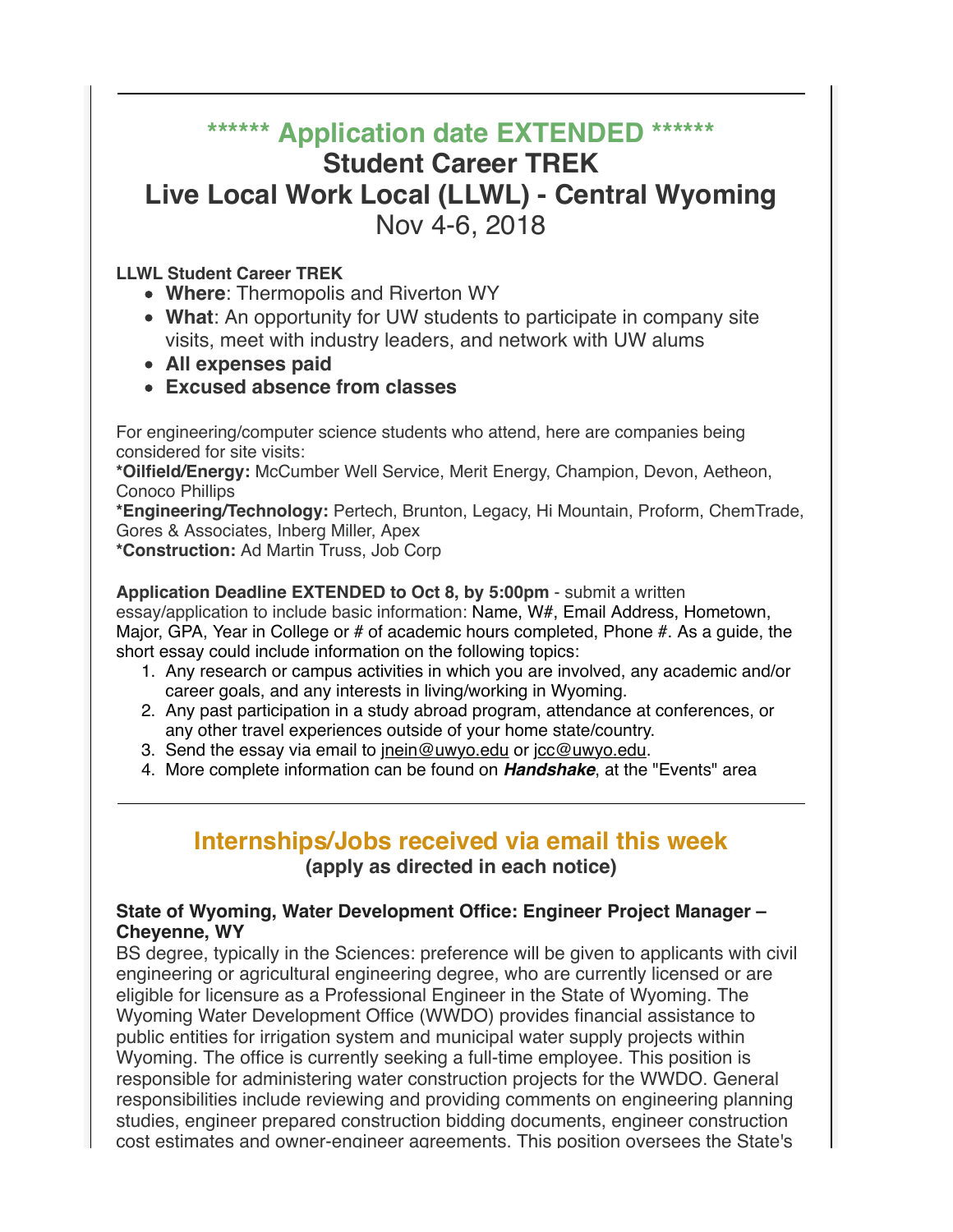cost estimates and owner-engineer agreements. This position oversees the State's interests in municipal water supply, dams and agricultural irrigation system construction projects. Go to this State of Wyoming jobs site for more information and how to apply:

[https://www.governmentjobs.com/careers/wyoming/jobs/2195874/ennr10-08973](http://r20.rs6.net/tn.jsp?f=001qgTtfk2N070fTvwhJ6Fou-qgJpO7wGdVOOg2c3rkNq_FAx-lOIJaS32VHlGfMNtoCkIoiWmu1bVAroqp0LqgP0_3_CxFuZAZXbmeqLI4RzpIsts_5_k1WSYYwcbf1g2HHAFtURNS-Bb_IADLO-WIVjcqv0byyDqMtQmhp1XF39vVh5dAdKEIDOx1pCldZDBDBHxiTgDQIeDDWwQy8iJqQNeUge2WDptNEho43H0PAtRq1MAG2dHUu9J8n_A2_Ak35BU09lB7Z2M=&c=WzJ5ipKUchcCl3KNVqPw9JZPRbagiQd5Y68_i9cwq2B5YY4Sp5dY9Q==&ch=-Jkj1GteqTeSv2CAYtQAY5O7QpWL2KUFZG2_wHEzIsQpQUald1OyAQ==) engineering-project-manager-cheyenne (added 10/5/18)

**New York State Department of Transportation,** New York State has some of the most extensive, heavily used transportation infrastructure in the world. There are three engineering levels to launch your career in New York State. Each level requires an engineering degree, specific engineering experience, passage of the National Council of Examiners. As an Engineer Trainee, you would serve a 24-month traineeship that leads to the job title Assistant Engineer. To apply, complete a online questionnaire regarding education, certifications, licensure and experience. Find the examinations one of the following ways:

Go to: [https://www.cs.ny.gov/engineering/oc/](http://r20.rs6.net/tn.jsp?f=001qgTtfk2N070fTvwhJ6Fou-qgJpO7wGdVOOg2c3rkNq_FAx-lOIJaS32VHlGfMNto_8qlY4I0TaKWvCLF-Ibt4LS34g3fAuNDE44JzshMAyp7w_TLaIY1FRSMAZmemN6eNE_7OGNa9wQa5EwTsqaBN1XkGNBgHyvNbipmQg7UvBM=&c=WzJ5ipKUchcCl3KNVqPw9JZPRbagiQd5Y68_i9cwq2B5YY4Sp5dY9Q==&ch=-Jkj1GteqTeSv2CAYtQAY5O7QpWL2KUFZG2_wHEzIsQpQUald1OyAQ==)

• Go to: [https://www.cs.ny.gov](http://r20.rs6.net/tn.jsp?f=001qgTtfk2N070fTvwhJ6Fou-qgJpO7wGdVOOg2c3rkNq_FAx-lOIJaS32VHlGfMNto-1CvzvxzMGS5CLTKXlgzCjADrxEdvF5HmKPGzP6y7h_l3gqpHrVau532-e-zEuFOeqk5-yyhA2E=&c=WzJ5ipKUchcCl3KNVqPw9JZPRbagiQd5Y68_i9cwq2B5YY4Sp5dY9Q==&ch=-Jkj1GteqTeSv2CAYtQAY5O7QpWL2KUFZG2_wHEzIsQpQUald1OyAQ==) and search Opportunities in Engineering (added 10/5/18)

**WYDOT Laramie Design Squad**, Cooperative Education Position Openings for Engineering Students (Mechanical and Civil Engineering students) Design Assistant-Laramie WY: \$11.41 to \$14.27 per hour. No prior training or experience required. Preference may be given to those students with a minimum of

30 semester hours in the field of engineering. Benefits Include: Practical design training & experience, Year-round job, Insurance, Paid Holidays, and On-campus office. **Candidates must submit State of Wyoming application via state website,**

[https://www.governmentjobs.com/careers/wyoming/jobs/2191577/tnde03-](http://r20.rs6.net/tn.jsp?f=001qgTtfk2N070fTvwhJ6Fou-qgJpO7wGdVOOg2c3rkNq_FAx-lOIJaS32VHlGfMNtohzpKxttlirZ-T1UCs2AxEOlfkpHBqDTMsm8t5DdP6QrH4z3EdVDr7R_rYnz3VxmBNjZAypi8Q35zq_j_TEufM04RcLx64oj5UFA7o_noQULKc29-refHAurLnL7NI6g2cEdRhTJ_I7HNW6mNvsKUO3g5tUhvKhgkC-KlcmdJV98BpuDz9pBYjN3YakQ6Ib4J&c=WzJ5ipKUchcCl3KNVqPw9JZPRbagiQd5Y68_i9cwq2B5YY4Sp5dY9Q==&ch=-Jkj1GteqTeSv2CAYtQAY5O7QpWL2KUFZG2_wHEzIsQpQUald1OyAQ==) 08945-design-assistant-laramie **by Nov 16.** As well, candidates must submit hard copies of transcripts of relevant course work, letter(s) of recommendation and a personal statement statement (at least ½ page long, stating why the candidate is interested in this position and giving anticipated graduation date) to Jim Kladianos, WYDOT Design Squad, University of Wyoming Civil & Architectural Engineering Dept. 3295, Laramie, WY 82071, by **Nov. 16, 2018**. (added 10/5/18)

**Arup,** San Francisco, CA: email from a UW alum (Nathan Stroud) - his company is hiring and wants to broaden their search to include a more diverse range of student backgrounds. Specifically architectural engineering students who may have interest in music, theater, acoustics, and audiovisual design. Nathan wrote that his ArchE degree from UW is a perfect fit for the work he is now doing. The company is holding several online info sessions where you can speak with Campus Recruiters and Consultants to learn more about the company's innovative projects and culture; and, to hear about their graduate and internship opportunities.

**Register to attend any of the below on-line sessions (notice the time zone, so adjust)**

**Session 1:** October 9, 2018 12-2pm PST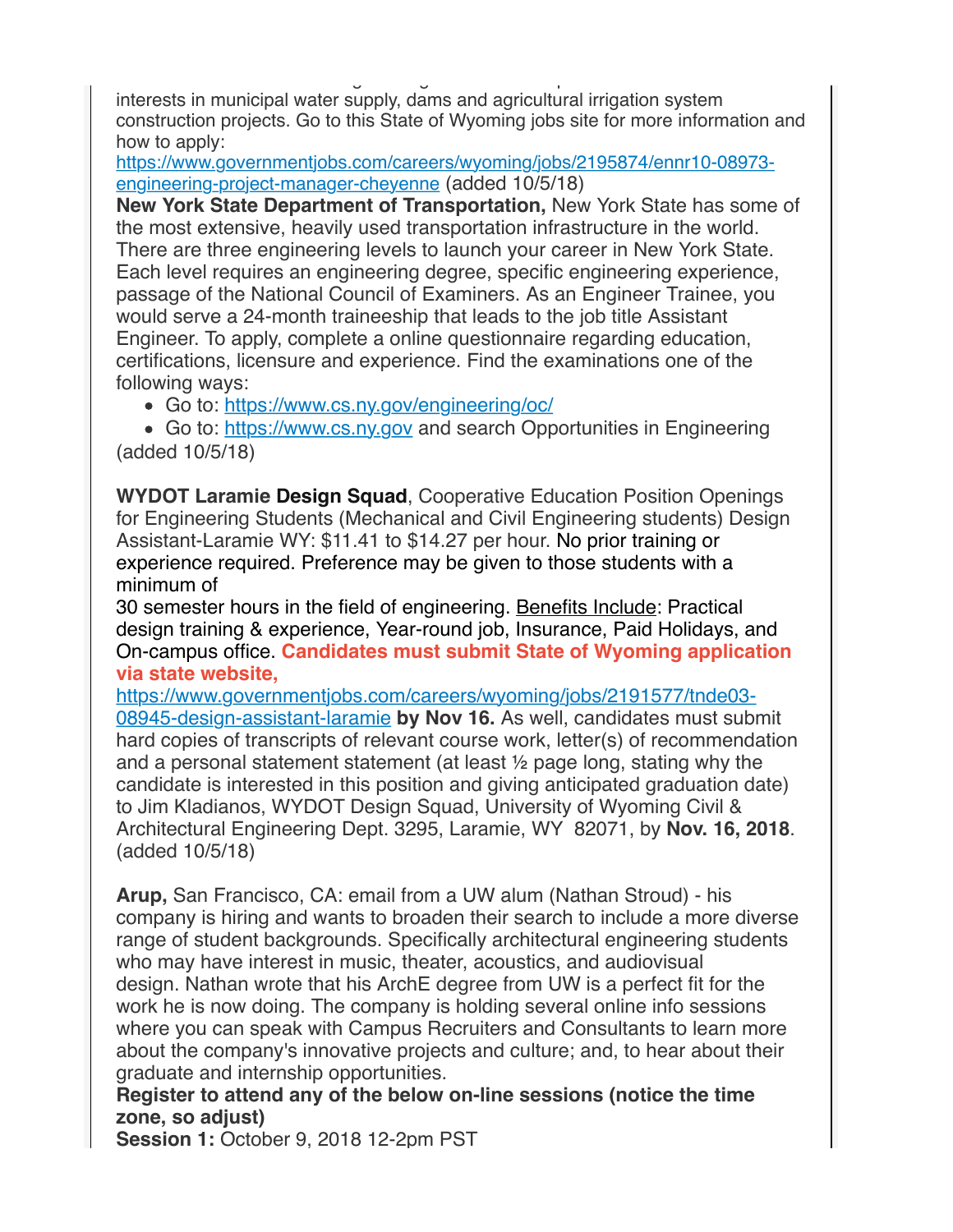Join here: [http://bit.ly/ArupAAVTInfo1](http://r20.rs6.net/tn.jsp?f=001qgTtfk2N070fTvwhJ6Fou-qgJpO7wGdVOOg2c3rkNq_FAx-lOIJaS32VHlGfMNtoCRIXX5K8E1JpC1DMOpKUj0LPAf7iG9_uDOWZB1jorjAnLu_-Z5IlUHCv8zUbxL_n6ue4uLjushWtbkUTZtzsoQ==&c=WzJ5ipKUchcCl3KNVqPw9JZPRbagiQd5Y68_i9cwq2B5YY4Sp5dY9Q==&ch=-Jkj1GteqTeSv2CAYtQAY5O7QpWL2KUFZG2_wHEzIsQpQUald1OyAQ==) **Session 2:** October 16, 2018 9-11am PST Join here: [http://bit.ly/ArupAAVTInfo2](http://r20.rs6.net/tn.jsp?f=001qgTtfk2N070fTvwhJ6Fou-qgJpO7wGdVOOg2c3rkNq_FAx-lOIJaS32VHlGfMNtout6YOX9uqINrJq8VyBKqIDm51nbR4Uqgr1e1DRvTRQbmVhRDsd3SnCIEESk8ld-5rDzY4tP9eVCzgmHd0_DUTw==&c=WzJ5ipKUchcCl3KNVqPw9JZPRbagiQd5Y68_i9cwq2B5YY4Sp5dY9Q==&ch=-Jkj1GteqTeSv2CAYtQAY5O7QpWL2KUFZG2_wHEzIsQpQUald1OyAQ==) **Session 3:** October 18, 2018 1-3pm PST Join here: [http://bit.ly/ArupAAVTInfo3](http://r20.rs6.net/tn.jsp?f=001qgTtfk2N070fTvwhJ6Fou-qgJpO7wGdVOOg2c3rkNq_FAx-lOIJaS32VHlGfMNtotyfSdHYFbHxfjS3OBvFJp_-Huhe2s1WT9oX9LjZztGFdXA0hALRWv3HSo-OnEj9S8hsjgjrhE5R8Sn3HyIhPrQ==&c=WzJ5ipKUchcCl3KNVqPw9JZPRbagiQd5Y68_i9cwq2B5YY4Sp5dY9Q==&ch=-Jkj1GteqTeSv2CAYtQAY5O7QpWL2KUFZG2_wHEzIsQpQUald1OyAQ==) **Browse positions and apply online at [www.goarup.com](http://r20.rs6.net/tn.jsp?f=001qgTtfk2N070fTvwhJ6Fou-qgJpO7wGdVOOg2c3rkNq_FAx-lOIJaS32VHlGfMNtoV343JB8xXDMfjhwbC6SlX78qFgUYulPbAMzWHNwGkMIUBQPuJMdJ1FQ_GnFy5AUa7WwzpVRt1jQ=&c=WzJ5ipKUchcCl3KNVqPw9JZPRbagiQd5Y68_i9cwq2B5YY4Sp5dY9Q==&ch=-Jkj1GteqTeSv2CAYtQAY5O7QpWL2KUFZG2_wHEzIsQpQUald1OyAQ==)** (added 10/5/18)

**Session 1:** October 9, 2018 12-2pm PST

**Precision Castparts Corp., various location in the US: they have paid co**op/internship openings for students pursuing four year degrees for the fall, spring, and summer sessions. This program is in production with challenging assignments that will provide the opportunity to learn "real world" experience. Read about this one at the Henderson, NV site [https://careers.precast.com/jobsearch/job-details/production-co](http://r20.rs6.net/tn.jsp?f=001qgTtfk2N070fTvwhJ6Fou-qgJpO7wGdVOOg2c3rkNq_FAx-lOIJaS32VHlGfMNtoOcPxN-WricR9oniEzJ1i8KeAIpZryBOEJU-5sEztA-Ls73TDfj52ovoc8HH4RJ3jaTvCCaU5iC4Zj17l_QHJZMLlsVsO4Njn7kc11y_xdnLirdp-jU5wo3mRRxg7jezkY6a_qKnd9BzYWhT3pQz08xXsrebV6X42t_amHGJUVxoYPqrYMpsPqg==&c=WzJ5ipKUchcCl3KNVqPw9JZPRbagiQd5Y68_i9cwq2B5YY4Sp5dY9Q==&ch=-Jkj1GteqTeSv2CAYtQAY5O7QpWL2KUFZG2_wHEzIsQpQUald1OyAQ==)opinternship/12461/1/ The company has many other opportunities for interns and new grads; read about these and apply at [https://careers.precast.com/interns-and-new-grads/](http://r20.rs6.net/tn.jsp?f=001qgTtfk2N070fTvwhJ6Fou-qgJpO7wGdVOOg2c3rkNq_FAx-lOIJaS32VHlGfMNtoySA7bvetN--SagDkh46qEZ21Lx-zyNu_mHYAadx4JN3VpGBaeQXAcP9QRwK3j-JkHrxL7zNcBEVE3cdyXyR6ExAtJY7oaUUC4xCBRduyUNUKnZcVGT3DuQ==&c=WzJ5ipKUchcCl3KNVqPw9JZPRbagiQd5Y68_i9cwq2B5YY4Sp5dY9Q==&ch=-Jkj1GteqTeSv2CAYtQAY5O7QpWL2KUFZG2_wHEzIsQpQUald1OyAQ==) (added 10/5/18)

**Continental Resources, Inc.,** Oklahoma City, OK: has a couple engineering internship opportunities: 1) field-based internships and 2) office-based internships. Those interns who have completed a field-based internship, either with Continental or another oil and gas operator, will be considered for an office-based internship.

**Qualifications:** working towards a BS degree in Petroleum Engineering or related Engineering w/ Petroleum emphasis; minimum 3.0 GPA; valid driver's license; professional appearance and demeanor; eligible to work permanently in the United States upon graduation. **DEADLINE Oct. 13, 2018 To apply or for more information search "Continental Resources, Inc." on Handshake.** (added 9/28/18)

**Hewlett Packard Enterprise** has several internships/co-ops listed on their website;

[https://www.hpe.com/us/en/about/jobs/students.html](http://r20.rs6.net/tn.jsp?f=001qgTtfk2N070fTvwhJ6Fou-qgJpO7wGdVOOg2c3rkNq_FAx-lOIJaS32VHlGfMNtojpM3Oc9946yIA6pn0pyFMV-Wt53SL5Ky0e37gOEwmY-J8ZucjtxcaVYntk-Q_A8wiJlRX5gb5fZqB1XWO7MOIk0s2mpQbGL2EhZl0oYcFoZ8j2n4_BXec-tijIS3ICR6&c=WzJ5ipKUchcCl3KNVqPw9JZPRbagiQd5Y68_i9cwq2B5YY4Sp5dY9Q==&ch=-Jkj1GteqTeSv2CAYtQAY5O7QpWL2KUFZG2_wHEzIsQpQUald1OyAQ==)

Click on "View Jobs" ; use the *Keyword* box, use the word "Intern", or any other keyword for full-time employment if getting ready to graduate. Apply through their on-line system. (added 9/28/18)

## **HANDSHAKE**

\*\*\*Many new jobs/internships posted daily\*\*\* [http://www.uwyo.edu/aces/career](http://r20.rs6.net/tn.jsp?f=001qgTtfk2N070fTvwhJ6Fou-qgJpO7wGdVOOg2c3rkNq_FAx-lOIJaS77Ab-GBAuwPMKQKpsTy0u5t77GpRmHVxSZu2IiSZp_1vQ9lkZa-9yvySDx475Xdvo-MS_FpZzaNIlUcLh8epj29NQPrhLgHy924cDN8nGFm6xjzIqaS7qp4UWDewd5RhxMZLuZiIRsv&c=WzJ5ipKUchcCl3KNVqPw9JZPRbagiQd5Y68_i9cwq2B5YY4Sp5dY9Q==&ch=-Jkj1GteqTeSv2CAYtQAY5O7QpWL2KUFZG2_wHEzIsQpQUald1OyAQ==)services/handshake.html

students use your **UW username and password** to signin;

update your student profile if actively seeking